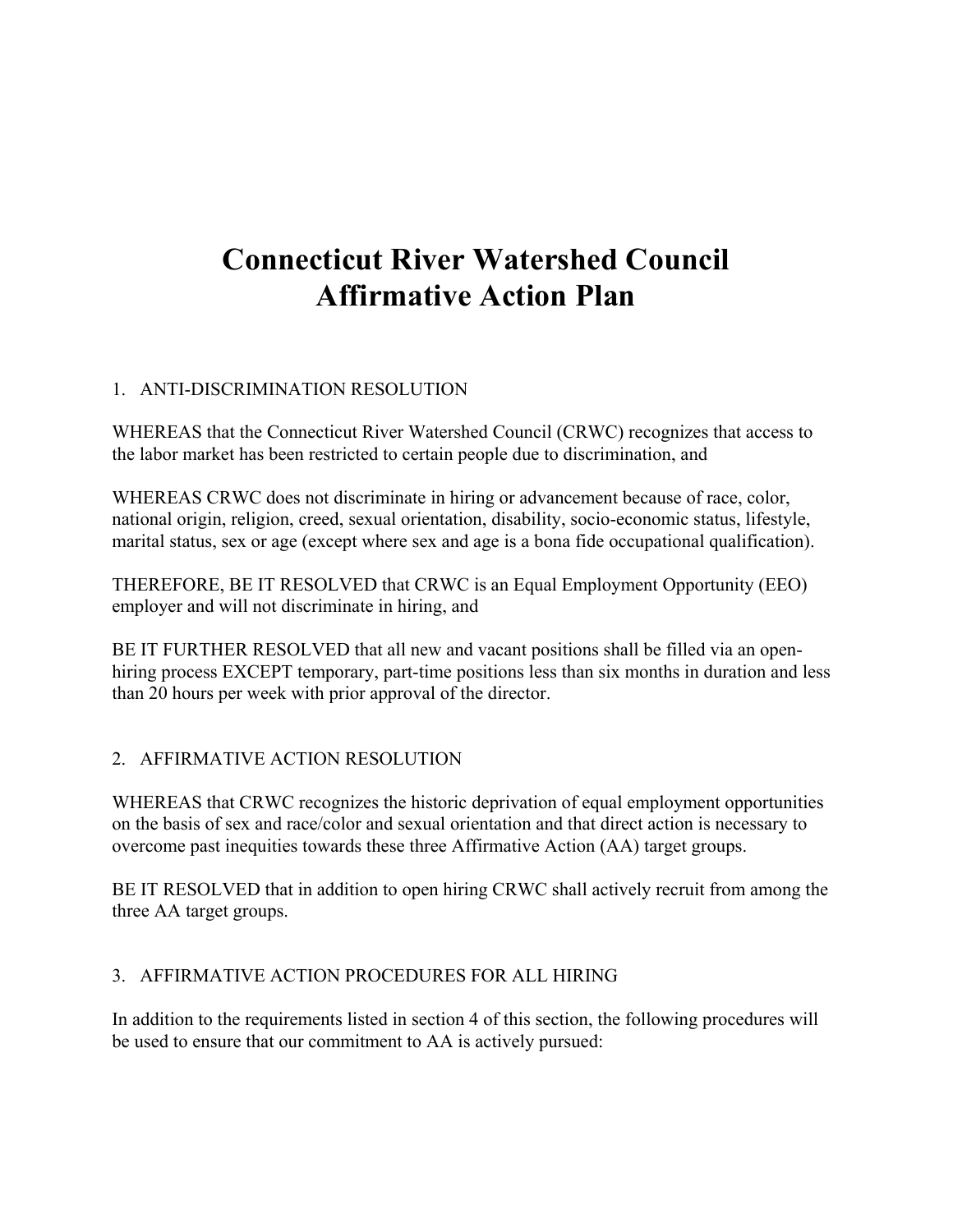- A. CRWC shall update annually a list of organizations and publications directed towards AA target groups in the region. CRWC staff shall notify all organizations and publication on this list of all job opportunities.
- B. When possible, CRWC staff, or hiring committee shall make personal contact with these organizations in order to solicit applicants.
- C. If an insufficient number of job applicants are from AA target groups, the time frame for the hiring process may be extended.
- D. Screening of applications should not consider artificial barriers; that is education, training, or experience unrelated to job duties should not be required.
- E. Special efforts will be made to 1) identify areas of training needed to advance people from AA target groups within the organization and 2) to provide these opportunities.

#### 4. GENERAL PROCEDURES FOR ALL HIRING

The following procedures will be used in all hiring to ensure that our commitment to EEO is met.

- A. All job opportunities will be publicly advertised through appropriate media.
- B. Selection procedures shall be made in a manner consistent with sections 1. and 2. of this plan.
- C. CRWC will seek to eliminate artificial barriers; specifically education, training, or experience requirements which restrict or prevent EEO and are unrelated to job duties.
- D. An ad-hoc hiring committee composed of people who are qualified in the area for which the applicants are being considered, will be appointed by the CRWC director. Every effort will be made in all cases to have a multi-racial committee. This committee will be responsible for screening written applications, arranging and conducting interviews, and submitting a recommendation to the board (in the case of hiring a new director) or to the CRWC director.
- E. The CRWC director will be responsible for the final selection EXCEPT that the board will be responsible for the final selection of a new director
- F. Every attempt will be made to schedule all stages of the hiring process with regard to applicants' cultural observances.
- G. All new and vacant positions shall be filled via an open-hire process EXCEPT temporary, part-time positions of less than six months in duration and less than 20 hours per week with prior approval of the director.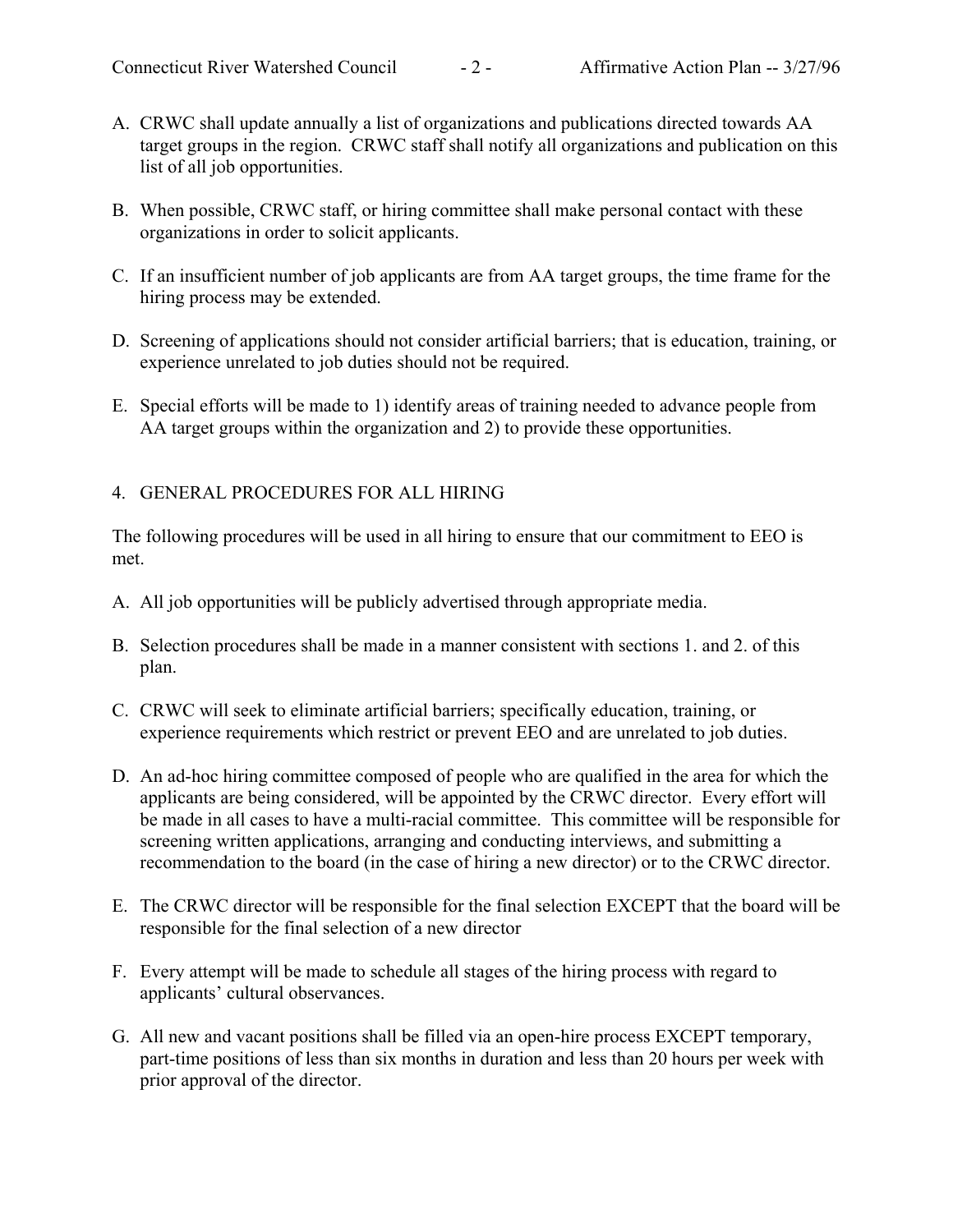- 5. DISSEMINATION OF EEO PLAN
- A. This plan shall be distributed to all CRWC staff, volunteers, and board members, and shall be given to all new CRWC employees upon hire.
- B. This plan shall be distributed to all program affiliate groups for the information of staff, volunteers, and board members.

#### 6. RESPONSIBILITY FOR IMPLEMENTATION

Responsibility for the implementation of the EEO plan will be with CRWC board of directors. Such responsibility will include:

- A. Monitoring the progress of the plan. A yearly review of hiring processes will include at a minimum reviewing the EEO/AA checklist for each hiring and assessing the number of applicants interviewed from each AA target group.
- B. Identify problems and designing changes to correct such problems.
- C. Reporting on the implementation of this plan annually, at the first board meeting of the calendar year.

### 7. GRIEVANCE PROCEDURE

A grievance citing violation(s) of the EEO plan should be submitted according to the outlined grievance procedure in these policies. If an ad-hoc grievance committee is formed, every effort will be made to form a multi-racial committee.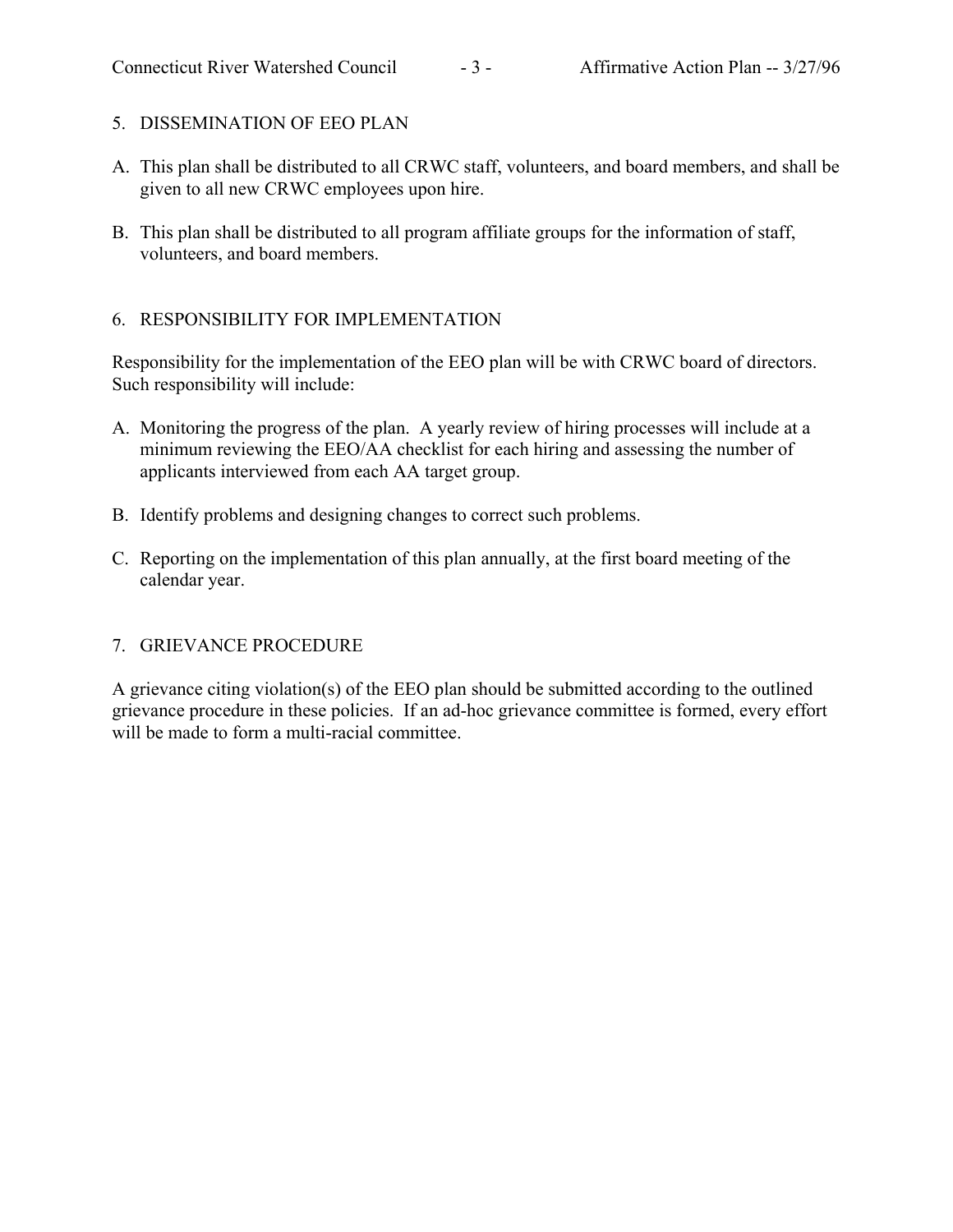# **Connecticut River Watershed Council Affirmative Action Policy**

The Connecticut River Watershed Council has a statutory mandate under law to guarantee equal treatment for all who seek access to its services or opportunities for employment and advancement. No discrimination will be tolerated on the basis of race, creed, political affiliation, color, sex, national origin, age, or handicap. The ultimate goal is for personnel of this organization to reflect the proportions of minority, female, and handicapped persons in the population they serve.

The Connecticut River Watershed Council will meet its legal, moral, social, and economic responsibilities for Equal Employment Opportunity/Affirmative Action as authorized and required by all pertinent state and federal legislation, executive orders and rules and regulations, including the following:

- 1. Title VII of the Civil Rights Act of 1964 (42 USC s2000e et seg.), which prohibits discrimination in employment on the basis of race, color, religion, sex, or national origin; and
- 2. The Age Discrimination in Employment Act of 1967 (29 USC s621 et seg.), which prohibits discrimination in employment on the basis of age with regard to those individuals who are at least 40 years of age, but less than 65 years of age; and
- 3. Section 504 of the Rehabilitation Act of 1973 (29 USC s794), and the regulations promulgated pursuant thereto (45 CFR Part 84), which prohibit discrimination against qualified handicapped individuals on the basis of handicap and requires employers to make reasonable accommodation to known physical or metal limitations of otherwise qualified handicapped applications and employees; and
- 4. c. 151 s4 (1), as amended by Chapter 533, 1983, which prohibits discrimination in employment on the basis of race, color, sex, religious creed, national origin, ancestry, age or handicap,

In addition, the Council agrees to be familiar with and abide by:

- Massachusetts Executive Orders 143, 227, and 237
- Equal Pay Act of 1963
- Massachusetts Executive Order 74 amended by Executive Order 116
- Massachusetts Architectural Barriers Board Act
- Federal Executive Orders 11246 and 11375 as amended.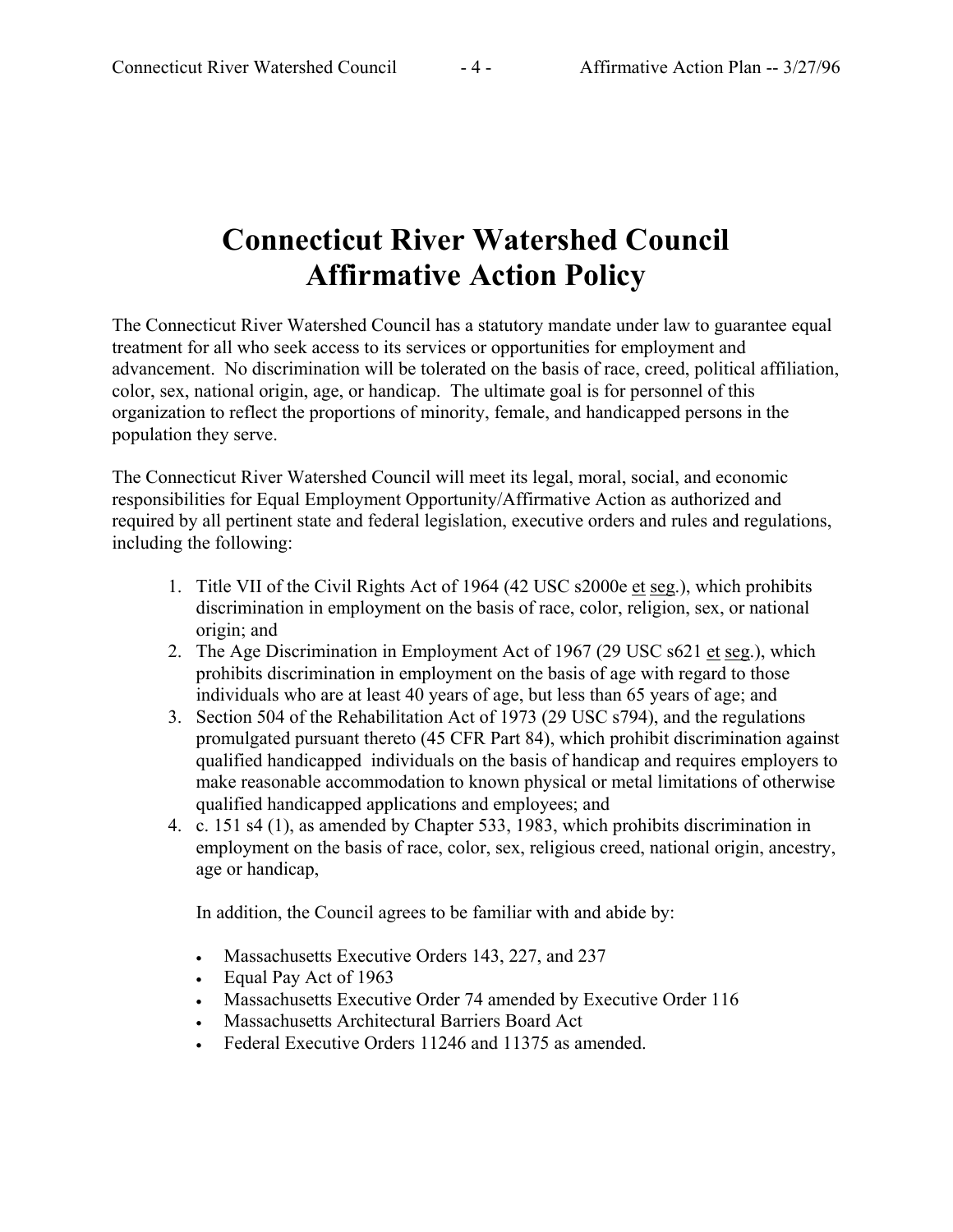All employees, unions, subcontractors and vendors must make genuine and consistent efforts:

- 1. To ensure equal employment opportunities for present and future employees, and
- 2. To implement affirmative action, as legally required, to remedy the effects of past employment discrimination and social inequities.

The responsibility for implementing and monitoring this policy has been delegated to:

Thomas H. Miner, Executive Director of the Connecticut River Watershed Council

Furthermore, the Connecticut River Watershed Council prohibits that any employee, or applicant, be subject to coercion, intimidation, interference or discrimination for filling a complaint or assisting in an investigation under this program. No portion of this Equal Employment Opportunity/Affirmative Action Policy shall be construed as conflicting with any existing or future judicial or legislative mandate where a constriction consistent with that mandate is reasonable.

Signature of Chief Executive

 $\mathcal{L}_\text{max}$  , and the set of the set of the set of the set of the set of the set of the set of the set of the set of the set of the set of the set of the set of the set of the set of the set of the set of the set of the

 $\mathcal{L}_\text{max}$  , and the set of the set of the set of the set of the set of the set of the set of the set of the set of the set of the set of the set of the set of the set of the set of the set of the set of the set of the

 $\mathcal{L}_\text{max}$  , and the set of the set of the set of the set of the set of the set of the set of the set of the set of the set of the set of the set of the set of the set of the set of the set of the set of the set of the

Executive Director

Title of Chief Executive

May 20, 1996

Date